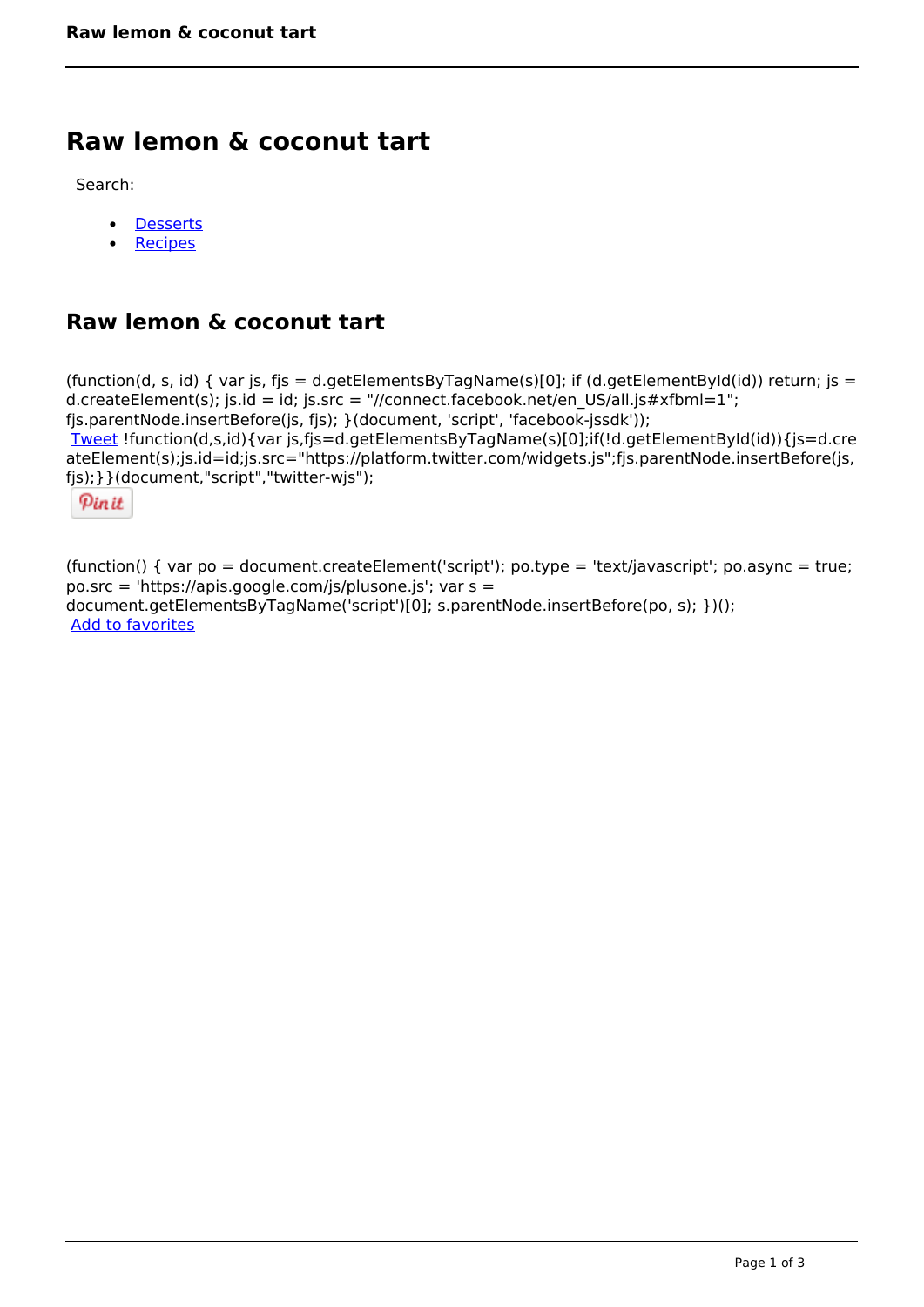

Rate this recipe

0 people are cooking this [Count me in](https://www.naturalhealthmag.com.au/flag/flag/favorites/1906?destination=printpdf%2F1906&token=bd90a359849e34b88abded4c4adbaa41)

Nutritionist, mum and health writer Jacqueline Alwill shares her delightful raw lemon and coconut tart. Add this simple recipe to your dessert menus.

## **Ingredients (serves 8)**

For the base:

- $\cdot$   $\frac{3}{4}$  cup oats
- 1 cup medjool dates, pitted
- $\cdot$   $\frac{3}{4}$  cup desiccated coconut
- 2 tbsp vanilla essence

For the top:

- 1⁄3 cup melted coconut oil
- $\cdot$  ¼ cup maple syrup
- Juice from 3 lemons
- ½ cup dessicated coconut
- 2 medium-sized bananas, peeled
- Fresh seasonal berries